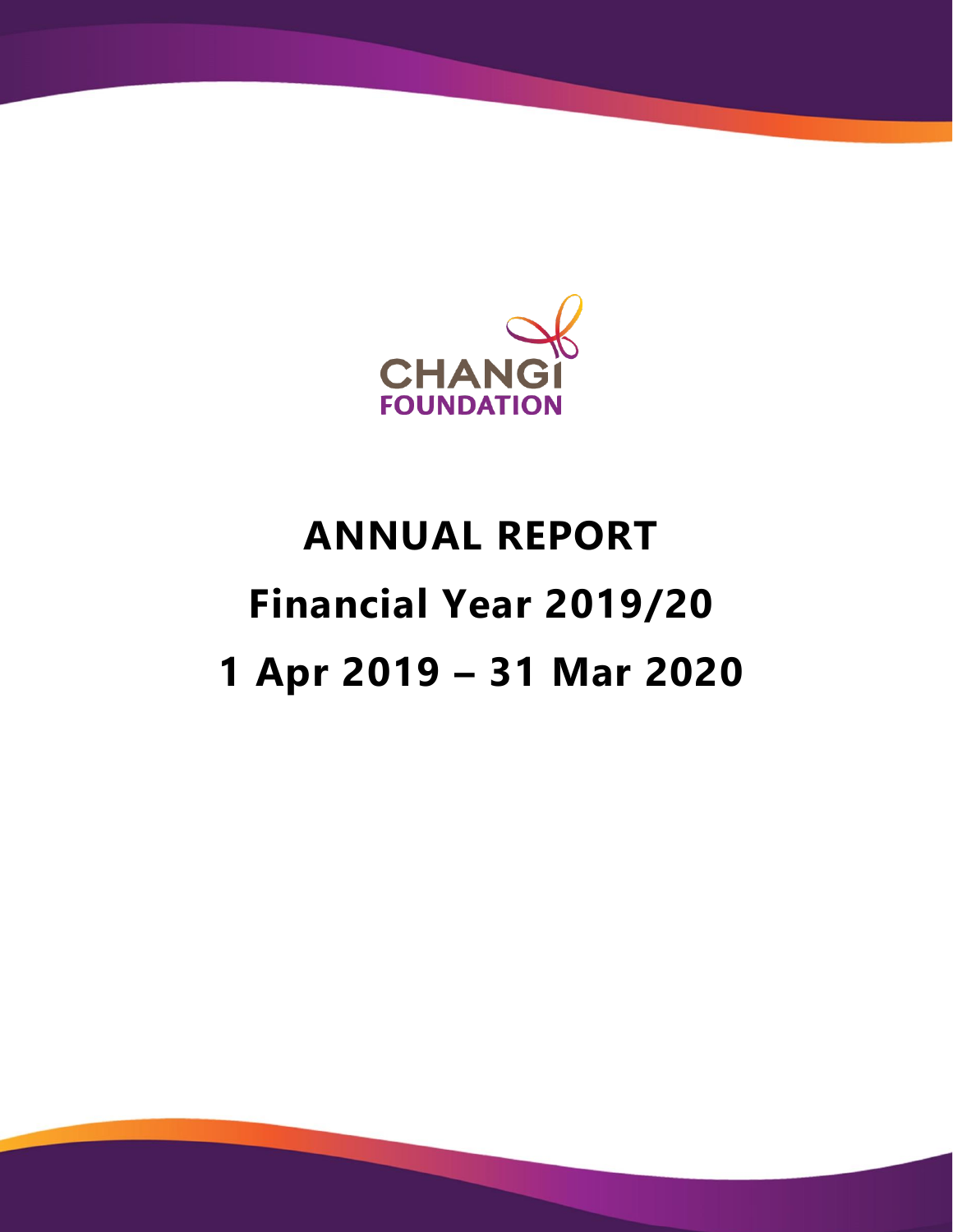

# Connecting with youths today, Empowering them for a better tomorrow.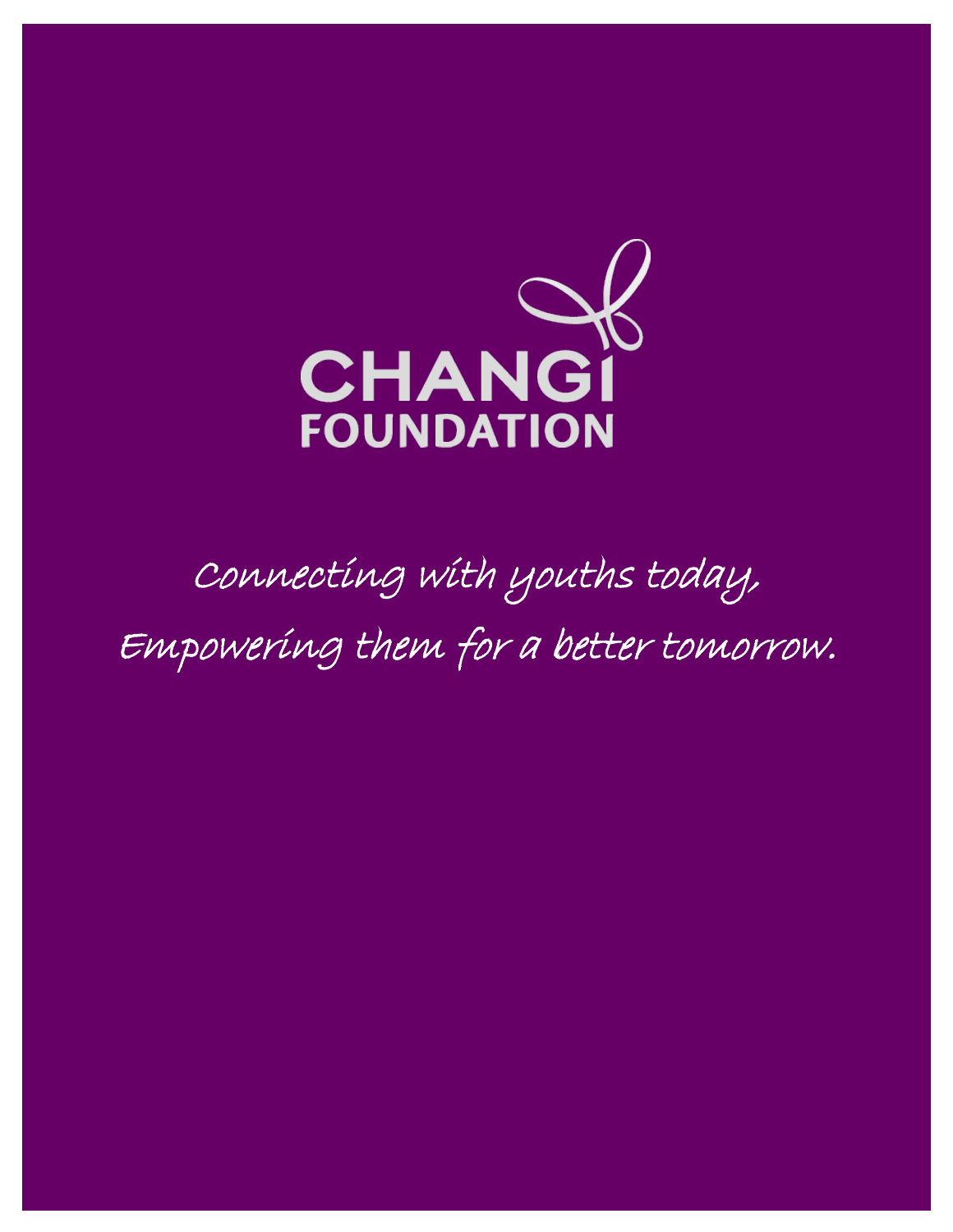# OVERVIEW OF CHANGI FOUNDATION LIMITED

Changi Foundation Limited, or Changi Foundation in short, was set up on 27 April 2018 as a Company Limited by Guarantee and was approved to be registered as a charity under the Charities Act on 18 November 2018.

| Unique Entity Number (UEN) : |    | 201814465E                                                                                                          |
|------------------------------|----|---------------------------------------------------------------------------------------------------------------------|
| <b>Registered Address</b>    | t. | 60 Airport Boulevard, #046-037, Changi Airport<br>Terminal 2, Singapore 819643                                      |
| <b>Banker</b>                |    | <b>DBS Bank</b>                                                                                                     |
| <b>Auditor</b>               |    | <b>PwC Singapore</b>                                                                                                |
| <b>Investment Adviser(s)</b> |    | <b>NA</b>                                                                                                           |
| <b>Funding Sources</b>       |    | Changi Foundation is financially supported by<br>Changi Airport Group (Singapore) Pte Ltd.                          |
| <b>Memberships</b>           |    | <b>NA</b>                                                                                                           |
| <b>Staffing</b>              |    | As at 31 March 2020, there are 4 staff<br>performing the duties necessary for the charity, on<br>a part-time basis. |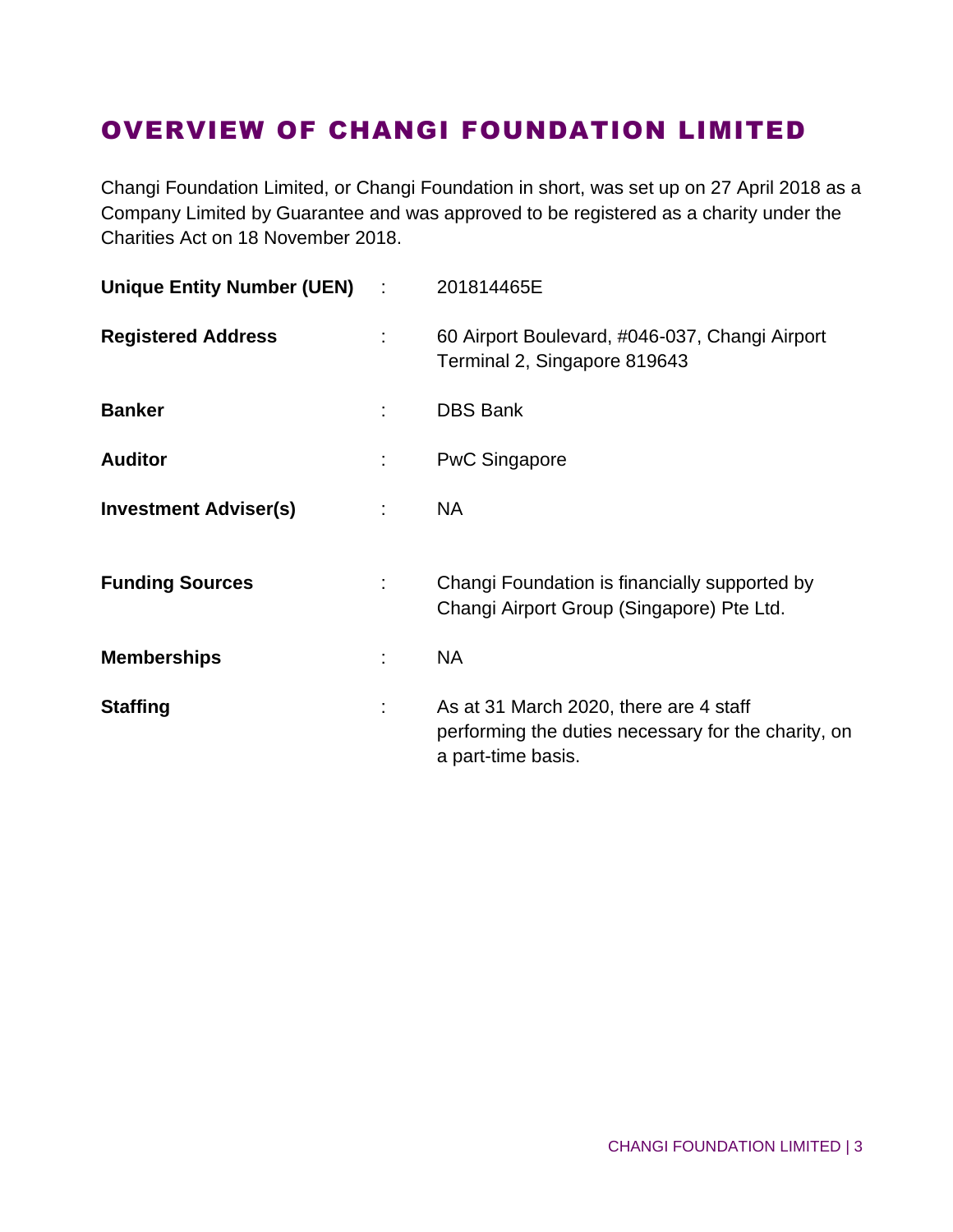# ABOUT US

#### **Introduction**

Changi Foundation is the philanthropic arm of Changi Airport Group. Following its incorporation as a Company Limited by Guarantee and registration as a Charity, Changi Foundation was registered as a Grantmaking Philanthropic Organisation ("Grantmaker") with the Inland Revenue Authority of Singapore on 13 March 2019.

Changi Foundation is fully funded by Changi Airport Group; and with Changi Foundation's grantmaker status in place, FY19/20 represented the first year in which grantmaking was undertaken by the foundation.



#### Did you know?

*The Changi Foundation logo epitomises the stage of metamorphosis from a cocoon to a beautiful butterfly in a myriad of colours. In the same way, Changi Foundation hopes to aid in the metamorphoses of the lives of youths, transforming their dreams into beautiful realities, helping their future take flight.*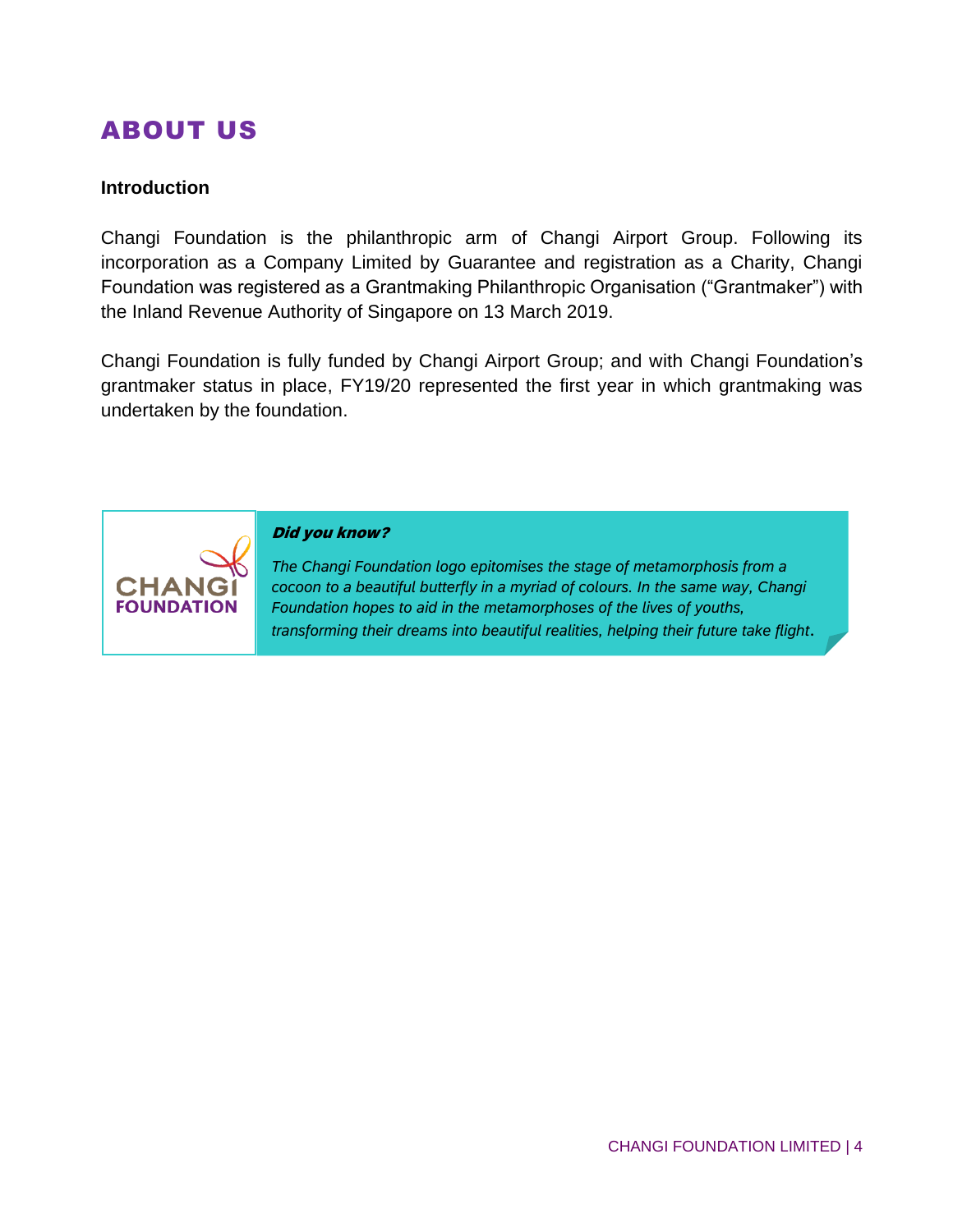# ABOUT US

## **Our Purpose & Objects**

Changi Foundation is a reflection of Changi Airport Group's deep belief in corporate philanthropy and in giving back to the community in which we operate. The foundation's objects are therefore to:

| <b>Advance and improve</b><br>the wellbeing of the<br>poor, needy and<br>underprivileged.                                                        | <b>Promote and foster</b><br>community spirit,<br>participation and<br>development. | <b>Advance the</b><br>development of life<br>skills for independent<br>and dignified living<br>especially for the<br>poor, needy and<br>underprivileged. |
|--------------------------------------------------------------------------------------------------------------------------------------------------|-------------------------------------------------------------------------------------|----------------------------------------------------------------------------------------------------------------------------------------------------------|
| <i><b>OBJECTS</b></i>                                                                                                                            |                                                                                     | <b>Advance the cause of</b><br>skills development<br>especially for the<br>poor, needy and<br>underprivileged.                                           |
| <b>Provide funding/</b><br>financial assistance<br>to any charitable<br>institution whose<br>objects are similar to<br><b>Changi Foundation.</b> | <b>Promote causes for</b><br>the betterment of the<br>next generation.              | <b>Encourage, foster</b><br>and promote greater<br>inclusiveness in<br>society.                                                                          |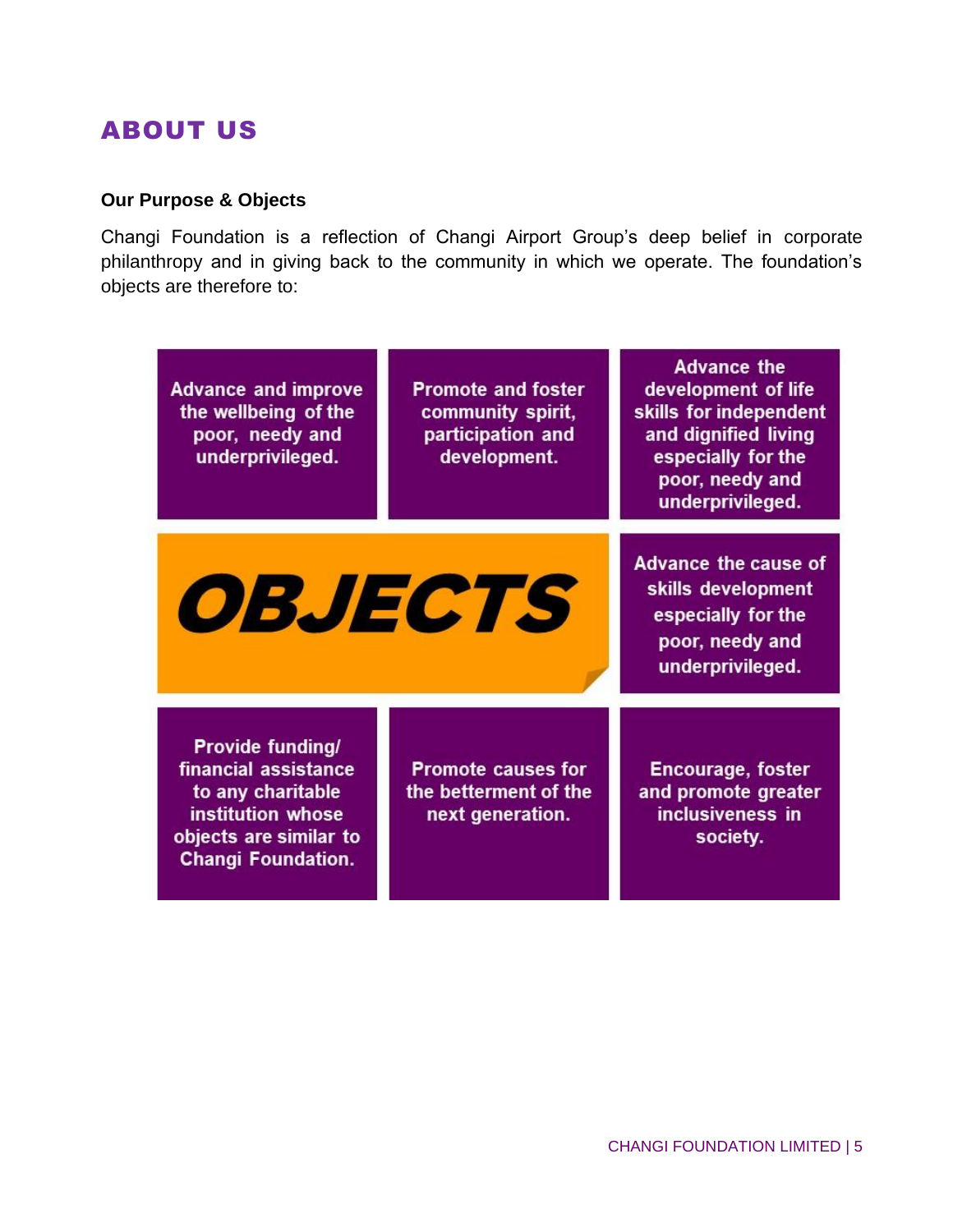# ABOUT US

#### **Our Vision**



Changi Foundation was set up with the specific purpose of reaching out to and supporting **disadvantaged youths**. We are motivated to make a difference for:

- youths whose aspirations are negatively impacted by challenges beyond their control (e.g. financial struggles, learning difficulties, family issues etc.); and
- youths who face challenges because they are hindered by disability.

Guided by our vision, Changi Foundation focuses on providing disadvantaged youths with opportunities to level up and to lay the groundwork for future successes.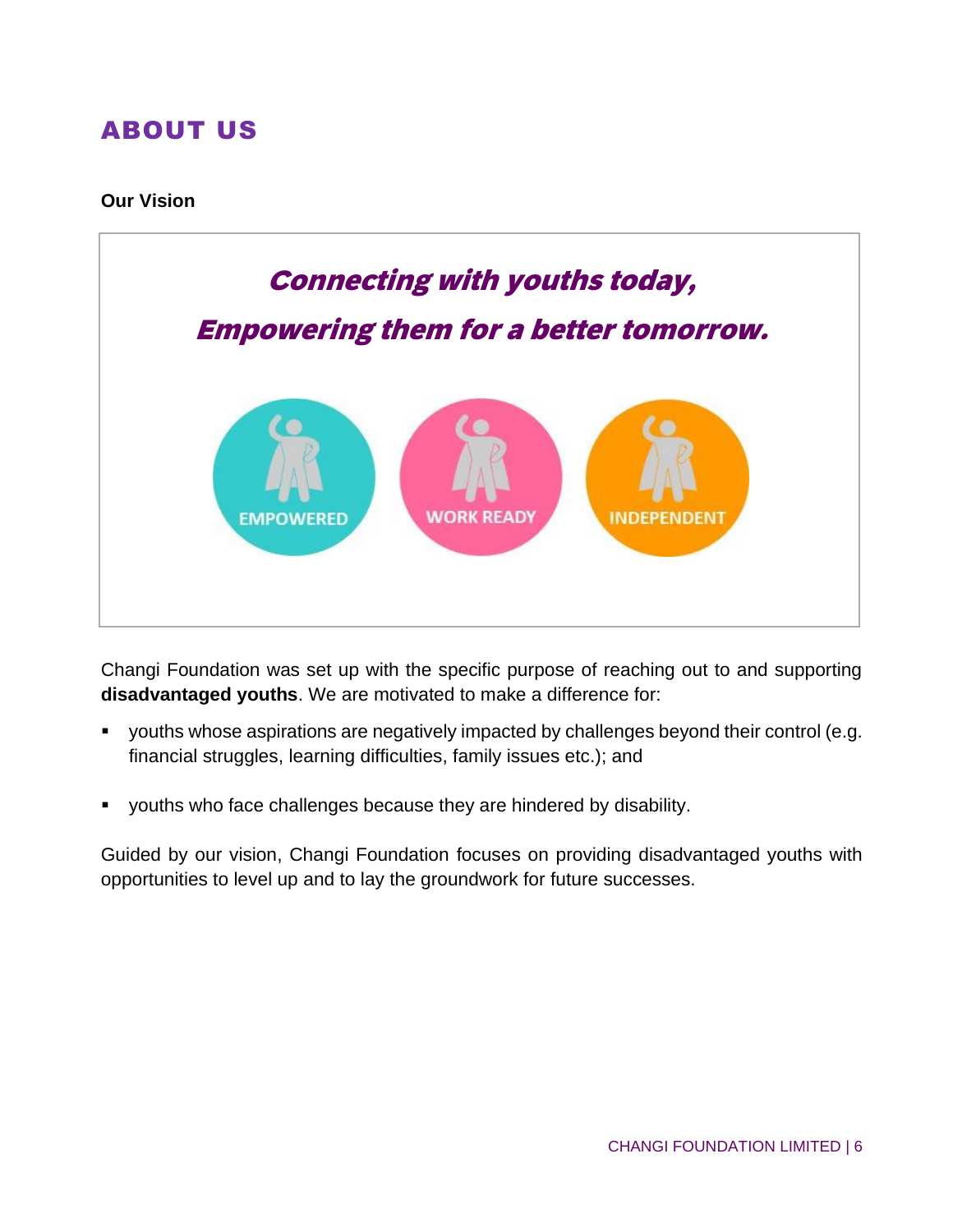#### **Why Youths?**

Just as Changi Airport Group believes in the potential of its people, Changi Foundation believes in the potential of disadvantaged youths. In line with Changi Airport Group's vision of "Exceptional People, Connecting Lives", Changi Foundation can play the role of an enabler of opportunities to realise individual aspirations and enhance lives.

Our philanthropic efforts are based on our core competencies and provide a platform (i) for collaboration for Changi Airport Group employees and airport partners; (ii) to leverage Changi's operational and service excellence; and (iii) to work together to connect and serve our community in ways that enhance lives.

From a corporate perspective, it is our dream that the youths are inspired and may be key individuals who would come back to join us as part of the Changi Airport community.

#### **Our Beliefs**

At Changi Foundation, we believe that every youth has hopes for a bright future i.e. a job with good prospects, the ability to provide for their loved ones, and to contribute to their communities. To that end, Changi Foundation disburses grants to fund programmes that provide youths with tools and/ or support systems, so that they can manage and overcome the challenges they face, and to live the lives they aspire to.

Changi Foundation also believes in engaged philanthropy. As the driver of active volunteerism in Changi Airport Group, we curate volunteer programmes that meaningfully engage our selected service users (primarily Metta School and NorthLight School), our people, and even the larger airport community.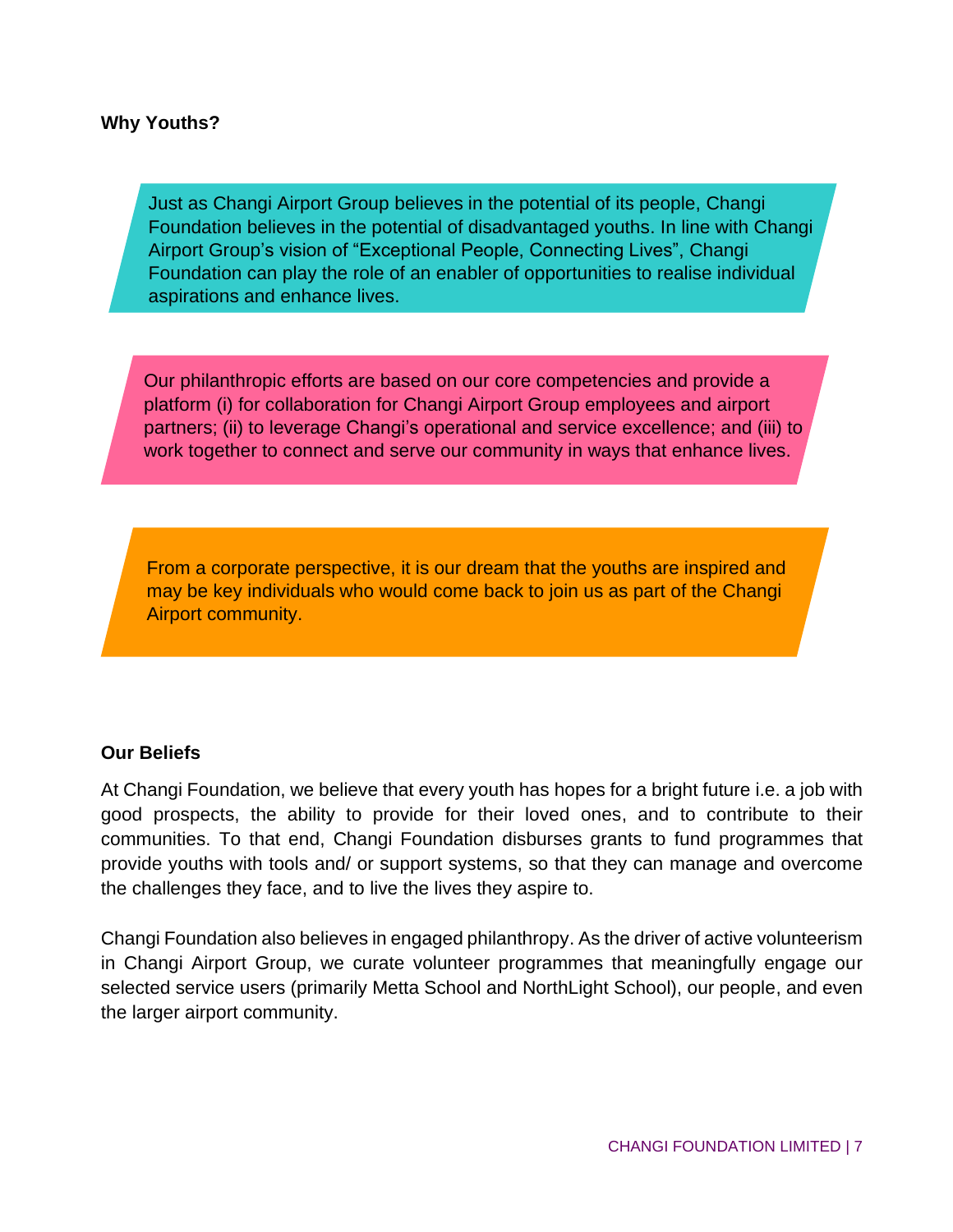# LEADERSHIP

Changi Foundation is led by a Board of Directors comprising senior leaders from across divisions in Changi Airport Group. The role of the Board is to:

- be the steward of funds allocated to Changi Foundation;
- formulate, drive and front Changi Foundation's strategic philanthropic direction on behalf of Changi Airport Group; and
- guide the Changi Foundation executive team in matters pertaining to the running of the Foundation.

| <b>Name</b>                     | <b>Board Appointment</b>                                | <b>Occupation</b>                                                                          |
|---------------------------------|---------------------------------------------------------|--------------------------------------------------------------------------------------------|
| Lee Seow Hiang                  | Chairman   27 Apr 2018                                  | Chief Executive Officer,<br>Changi Airport Group                                           |
| Justina Tan Wei Wei             | Member   27 Apr 2018<br>Honorary Treasurer   5 Sep 2018 | Managing Director, People,<br>Changi Airport Group                                         |
| Loong Jessie<br>(Long Jessie)   | Member   27 Apr 2018<br>Honorary Secretary   5 Sep 2018 | Senior Vice President,<br>Legal & Compliance, Changi<br><b>Airport Group</b>               |
| Lim Ching Kiat                  | Member   27 Apr 2018                                    | Managing Director,<br>Air Hub Development,<br>Changi Airport Group                         |
| Lim Tiong Huat<br>(Lin Changfa) | Member   27 Apr 2018<br>Honorary Auditor   5 Sep 2018   | Senior Vice President,<br><b>Airport Operations</b><br>Management,<br>Changi Airport Group |
| <b>Teo Chew Hoon</b>            | Member   27 Apr 2018                                    | Group Senior Vice President,<br>Airside Concessions,<br>Changi Airport Group               |

## **Board of Directors**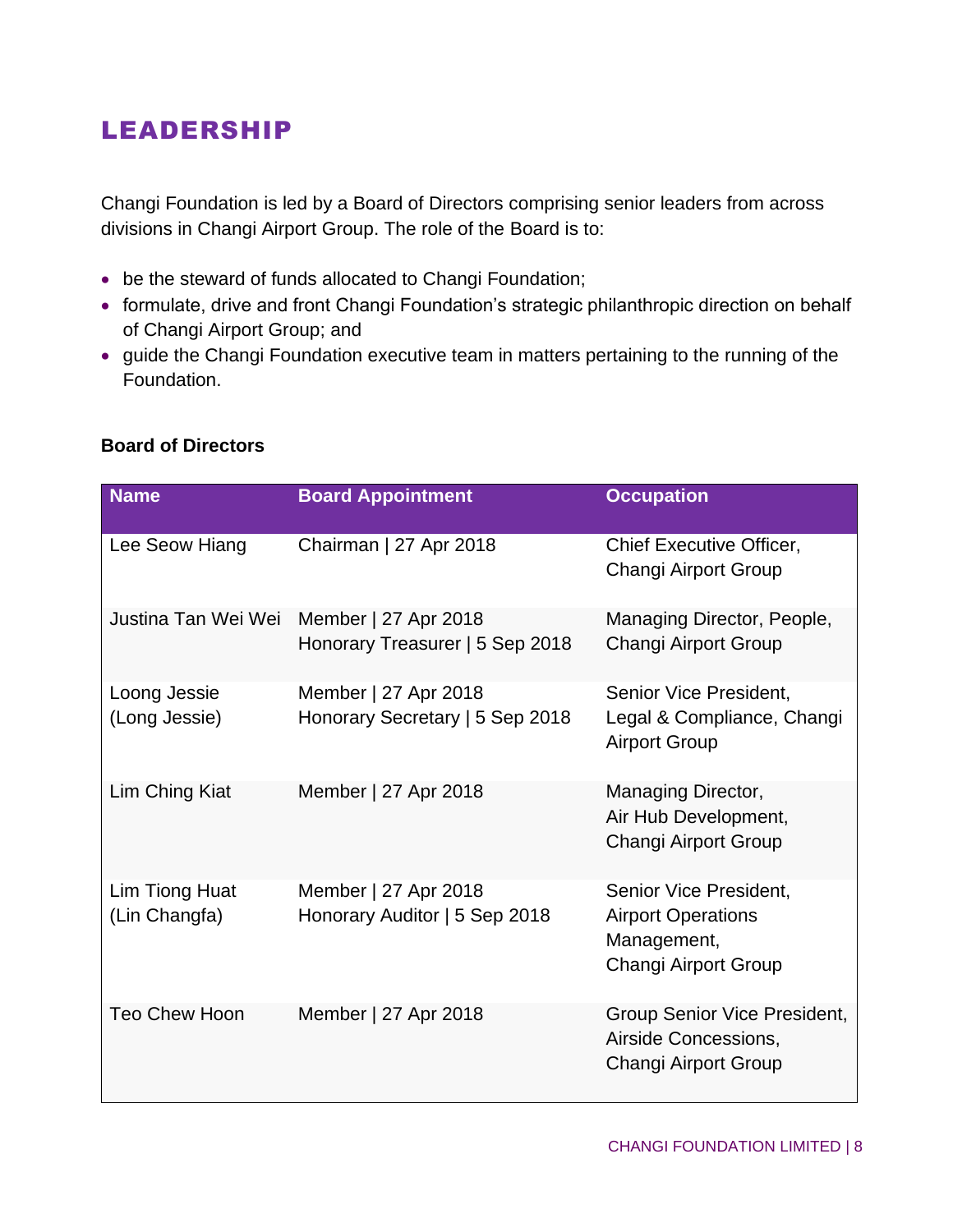## **Executive Team**

The day-to-day operations of the foundation (including budget planning, grant management, governance, compliance) is led by Head, Changi Foundation and supported by the Company Secretary and two team members, who manage this in addition to other portfolios they hold in Changi Airport Group.

| <b>Name</b>                 | <b>Executive</b><br><b>Appointment</b> | <b>Occupation</b>                                                                  |
|-----------------------------|----------------------------------------|------------------------------------------------------------------------------------|
| Choo Wei Li Ivy             | Head                                   | Senior Manager, People Team,<br><b>Changi Airport Group</b>                        |
| Ng Wei Foong Fiona          | <b>Company Secretary</b>               | Vice President, Legal & Compliance,<br><b>Changi Airport Group</b>                 |
| <b>Yip Hiong Yuet</b>       | <b>Head Finance</b>                    | Director, Financial Accounting,<br>Enterprise Performance,<br>Changi Airport Group |
| <b>Jill Elaine Phillips</b> | Manager                                | Manager, People Team,<br><b>Changi Airport Group</b>                               |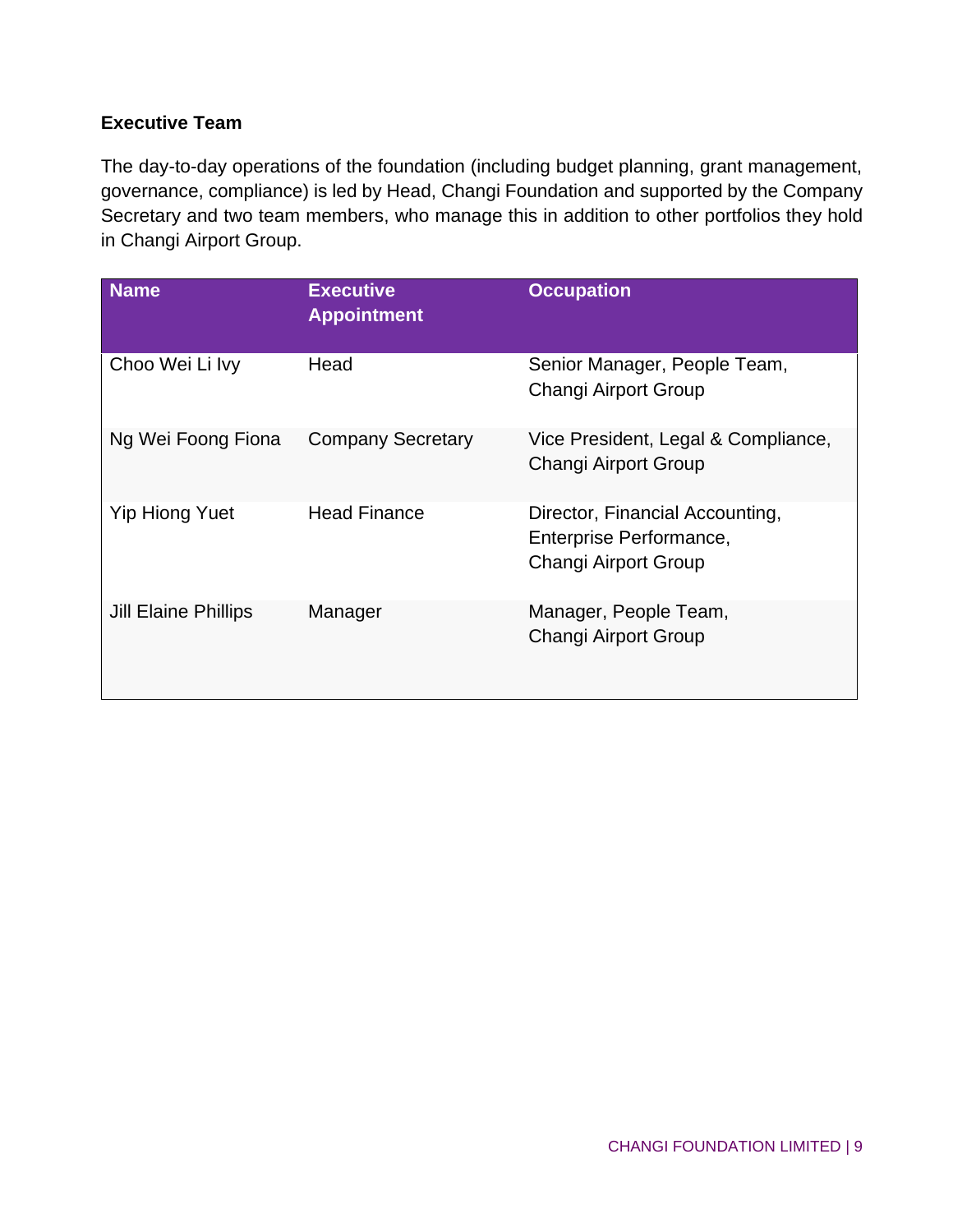## AUDITED FINANCIAL STATEMENT FY19/20

Changi Airport Group funds the philanthropic activities of Changi Foundation. In FY19/20, Changi Airport Group contributed \$4.1 million in donations towards Changi Foundation. This amount was captured as Changi Foundation's income in its Profit and Loss Statement (P&L), which is attached separately.

#### **Disbursement of Grants**

The fund injected by our parent company was used primarily to support grantmaking. In FY19/20, Changi Foundation disbursed more than \$2 million in grants and donations to various Institutes of Public Character in support of programmes to uplift disadvantaged youths. Please refer to pages 14 - 17 for more on our grantmaking efforts.

Other expenses included expenditure on Changi Foundation's signature event to recognise the youth recipients of the CAG-Howe Yoon Chong Book Prize and other administrative costs.

#### **Fund Management**

Consequently, net surplus recorded in Changi Foundation's P&L amounted to \$1.5 million. This surplus will largely be used for grantmaking in FY20.

#### **Audited Financial Statement FY19/20**

The full details of Changi Foundation's audited Financial Statement is attached as a separate document.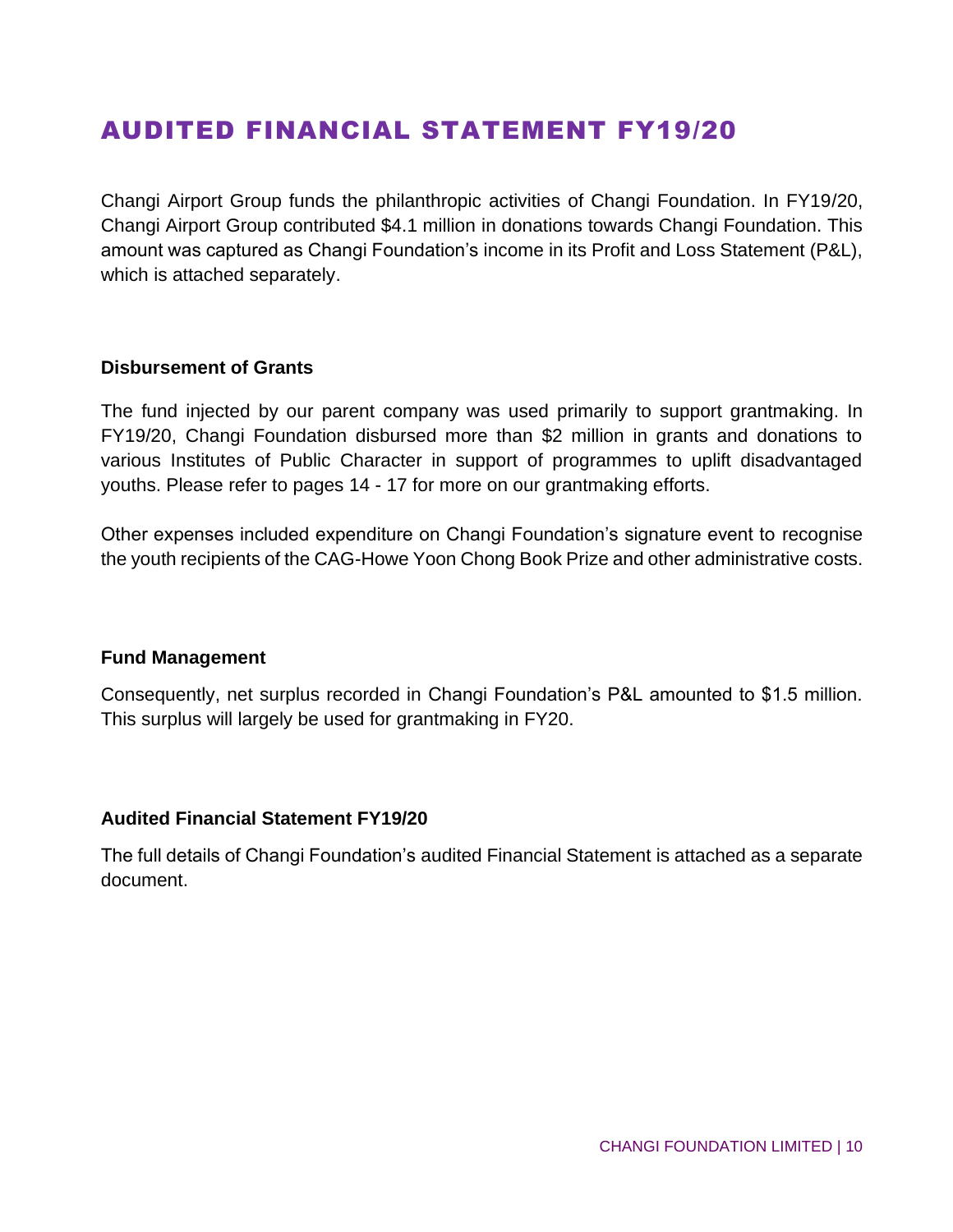# PHILANTHROPIC ACTIVITIES IN FY19/20

Changi Foundation has continued to channel its efforts and resources on youth development. And, in keeping with our constitution, where our objects include *"to advance and improve the wellbeing of the poor, needy and underprivileged"*, we have specifically focused on the disadvantaged youths segment.

Accordingly, in FY19/20, Changi Foundation continued to drive philanthropic activities through: (a) grantmaking; and (b) programmes to support employee philanthropy, such as volunteerism with Metta School, NorthLight School and other charitable giving initiatives that support the larger community.

Changi Foundation has a clear strategy that aids philanthropic decision making. Guided by three established "Strategic Thrusts", we look towards the outcomes we hope to achieve with the resources readily available to us (i.e. our "Enablers")



#### *FY19 Highlight*

In 2019, Changi Airport Group was a recipient of the HR Excellence Award – Excellence in CSR Strategy, which recognises organisations that have in place a strong framework, aligned to the organisational values to guide its CSR efforts.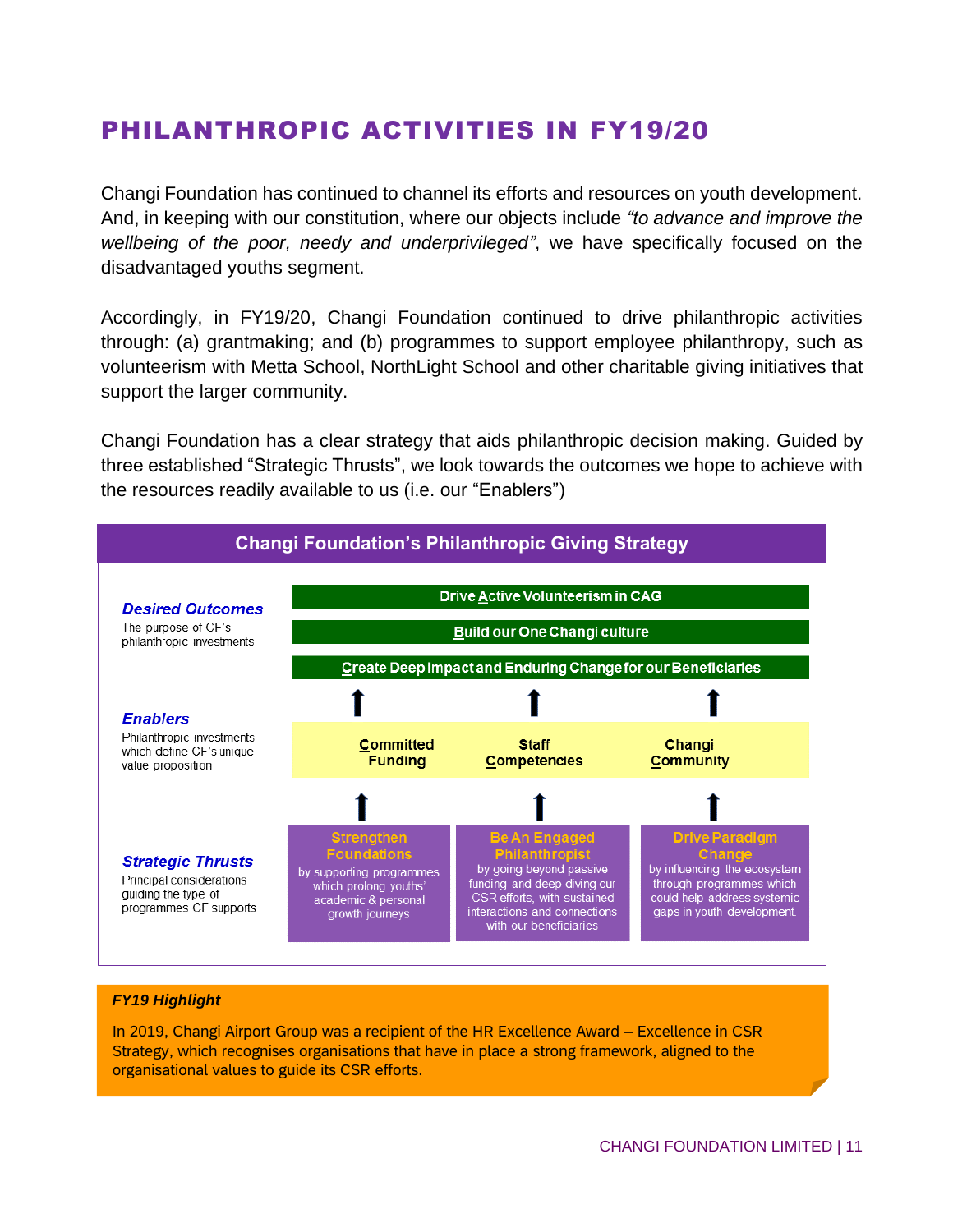## **Grantmaking**

Through grantmaking, Changi Foundation supports programmes to empower disadvantaged youths and start them on their journeys towards bright futures.

#### **Volunteerism**

Changi Foundation is the face of Changi Airport Group's volunteerism efforts for our beneficiaries, and rallies employees and airport partners to the Changi Foundation cause by providing opportunities to do good in meaningful ways. Primarily, Changi Foundation works with Metta School and NorthLight School, to co-develop programmes that support and enhance the youths' learning in the areas of independent living skills and work readiness. In FY19/20, these collaborations resulted in 20 programmes conducted for Metta School and NorthLight School youths, most of which involved Changi Airport Group employees as volunteers.

Recognising that employees' interest in giving back also extends beyond the disadvantaged youths segment, we made a conscious effort to build in opportunities to volunteer for a wider range of causes, while still maintaining the foundation's mandate as a key focus. In FY19/20, we organised two employee volunteerism activities that served this purpose - one where we gave provisions to needy elderly and families in a neighbourhood with one-room rental units, and another that allowed volunteers to interact with special needs children to build a terrarium.

#### FY19 Highlight

*In 2019, Changi Airport Group was a recipient of the Community Chest Volunteer Partner Award, which recognises the organisation's strong, committed volunteer initiatives, as well as our hands-on approach in developing programmes with our service users.* 

### **Charitable Giving Initiatives**

In striving to build a culture of giving in Changi Airport Group, we realised the need to provide employees with different channels through which they could contribute. Just as we widened the scope of our volunteering activities, we also curated additional schemes to facilitate and encourage employees' giving back, via charitable donations, to the causes close to their hearts.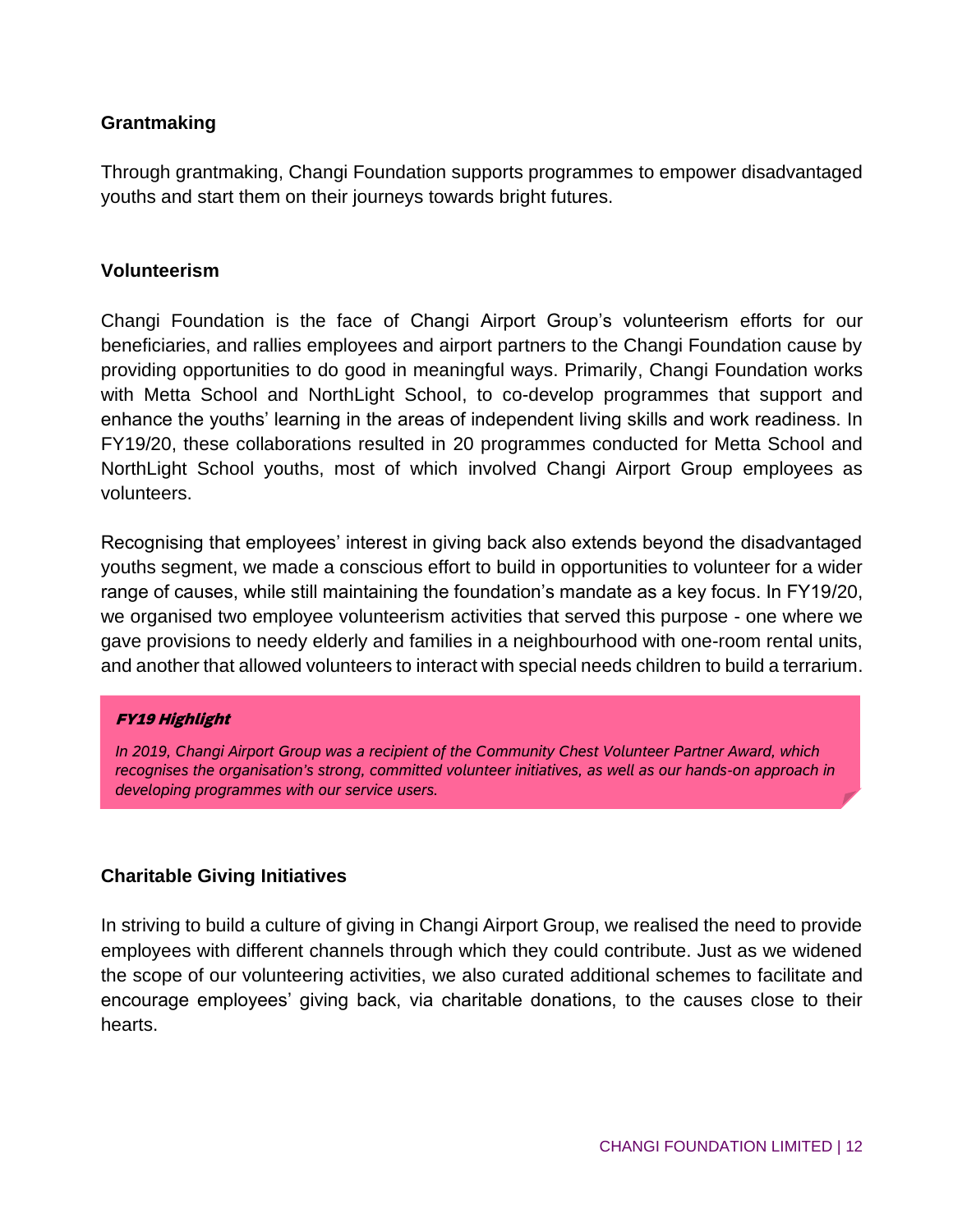This was accomplished through initiatives that multiplied the impact of employees' giving, whereby donations from Changi Airport Group employees, made through the Giving.Sg platform, were matched by Changi Foundation. The foundation's matching amount was donated in support of disadvantaged youths causes.

These initiatives were also part of Changi Foundation's efforts to sensitise employees to the overall charity landscape (i.e. in searching Giving.Sg for causes they wanted to donate to, employees would also benefit from an overview of the different areas of need in Singapore), which tied in well with another of the foundation's objects i.e. - *"to promote causes for the betterment of the next generation"*.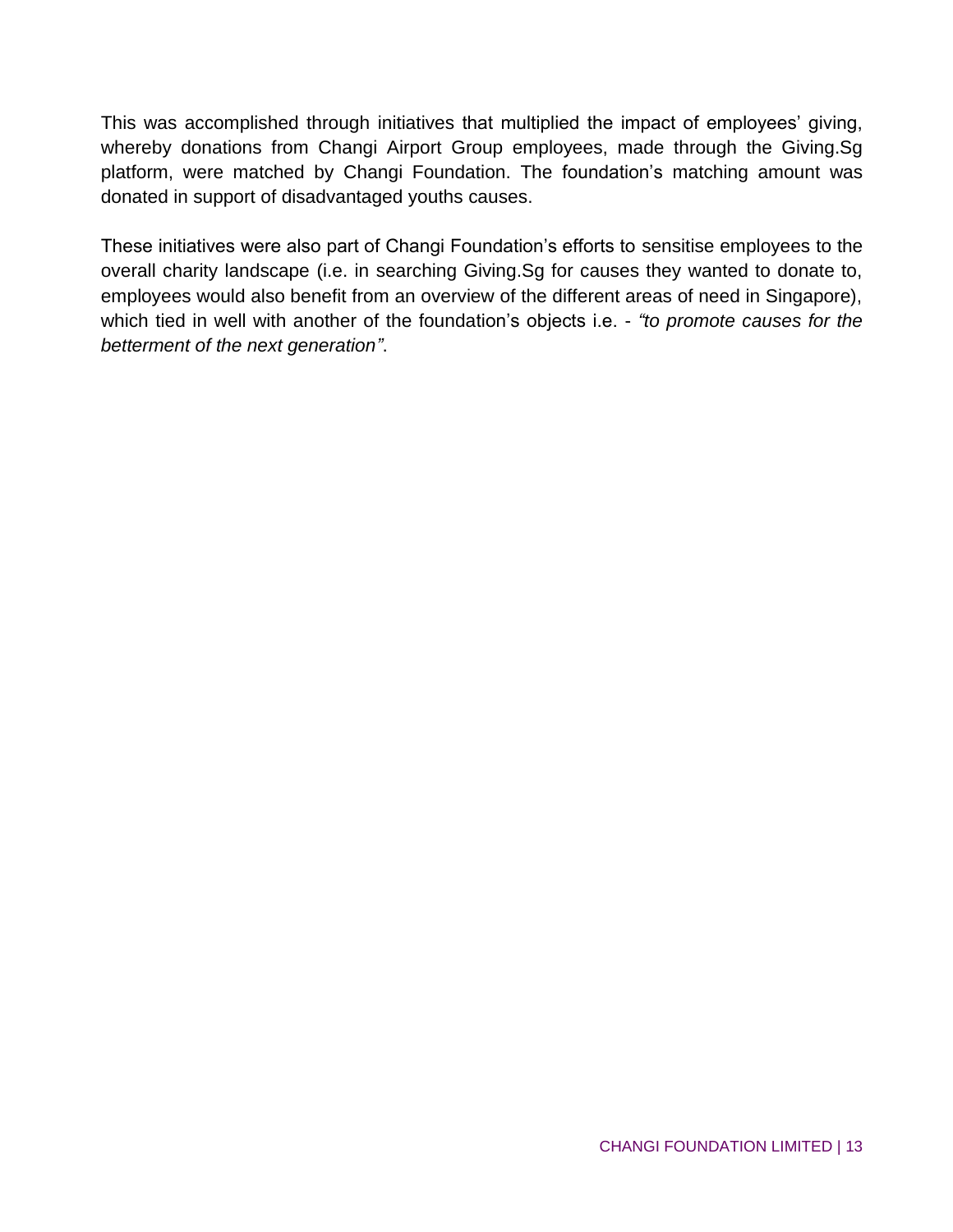# MAKING A DIFFERENCE THROUGH GRANTMAKING

#### **Overview**

Changi Foundation funds programmes that have the potential to create deep, long-term impact for the youths. Over the years, we have focused our grantmaking on:

- a. Character building programmes to strengthen youths' internal self e.g. develop values/ positive attitudes through sustained approach and innovative delivery;
- b. Transition-to-Work programmes to increase youths' employability; and
- c. Scaffolding programmes that support the youths' socioemotional development or academic development - e.g. mentoring and/ or family support programmes, financial assistance.

Changi Foundation has a strong preference for multi-year grant commitments, as it gives the Social Service Agencies we partner with, the space to focus on programme development and to work towards the best outcomes for the youths. The relationships developed with our grant recipient agencies also provide us with opportunities to interact not just with the programme officers/ youth workers, but also with the youths benefitting from the programmes, giving us a good sense of how the programmes are progressing and close-to-ground insights of the youth landscape.

### **FY19/20 Grantmaking Snapshot**

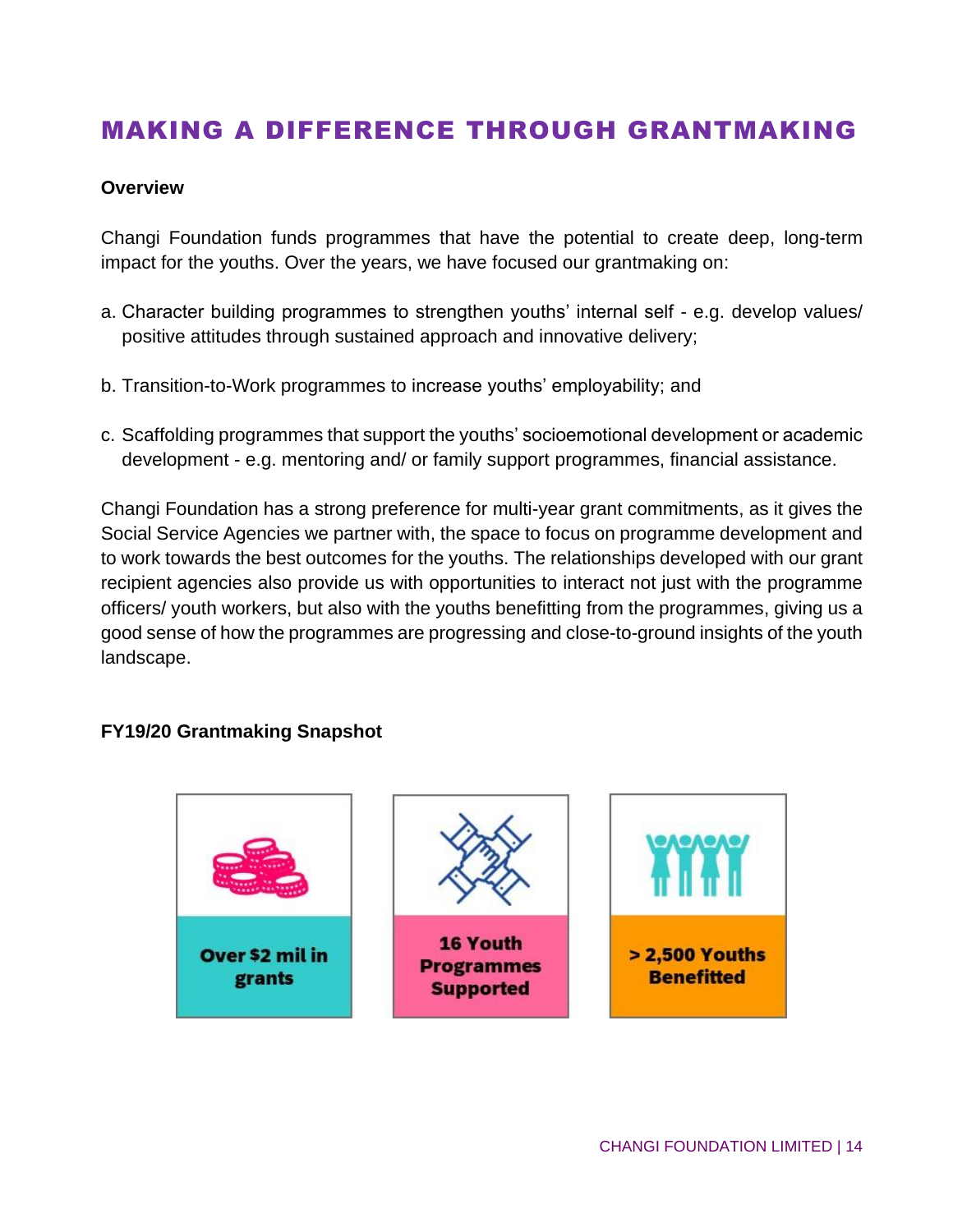## **Programmes Funded by Changi Foundation**

In FY19/20, Changi Foundation grants supported a range of programmes for youths disadvantaged by challenges beyond their control. A brief summary of some programmes funded by Changi Foundation follows below:

| CF Focus: Character building programmes to strengthen youths' internal self |                                                                         |
|-----------------------------------------------------------------------------|-------------------------------------------------------------------------|
| <b>Programme / IPC</b>                                                      | <b>Programme Description</b>                                            |
| <b>ACE Football</b>                                                         | ACE (Aspiring towards Character Excellence) Football is a social work   |
| Programme                                                                   | intervention programme that aims to "Develop Champions, On and Off      |
|                                                                             | the Field". The programme reinforces this with the ABC Character        |
| <b>SHINE Children &amp;</b>                                                 | Points awarded for positive behavior shown during league matches,       |
| <b>Youth Services</b>                                                       | and the involvement of social/ youth workers, who manage the teams      |
|                                                                             | and facilitate the combination of interventions and football.           |
|                                                                             |                                                                         |
| Leverage.Ideals.                                                            | Developed to enable positive and lasting change for youths              |
| Tools (L.I.T)                                                               | demonstrating at-risk behaviours. The L.I.T approach involves           |
|                                                                             | experiential learning, self-discovery, motivational<br>counselling,     |
| <b>TOUCH</b>                                                                | interviewing and narrative framework to help youths gain a heightened   |
| Community                                                                   | sense of ownership of their lives and increase their ability to express |
| <b>Services</b>                                                             | and share about themselves. Casework using therapy for deep level       |
|                                                                             | assessment and intervention via individual/ family therapy and          |
|                                                                             | groupwork is also part of the process.                                  |
|                                                                             |                                                                         |

## *Success Story - ACE Football Programme (funded by Changi Foundation since 2016)*

*Team A went through changes at the beginning of the year with new players joining while others left. The youths were not playing as a team and had formed cliques. It took work and time to get the youths to work with one another and perform as a team.*

*The ACE League, with its mechanisms in place, helped Team A grow more cohesive. All training sessions, matches and outings were aligned to the five core values of the ACE Programme (i.e. Respect, Endurance, Discipline, Sportsmanship and Responsibility). This enabled the youth worker and coaches to have teachable moments with the youths before, during and after the games as well as during the training sessions. Though Team A did not always win their matches, their morale was greatly improved because of the constant reminders, through the core values, that life is much more than just winning a game. Through interactions with the youths, youth workers were also able to use the core values to guide the youths thorough real issues they faced in their lives*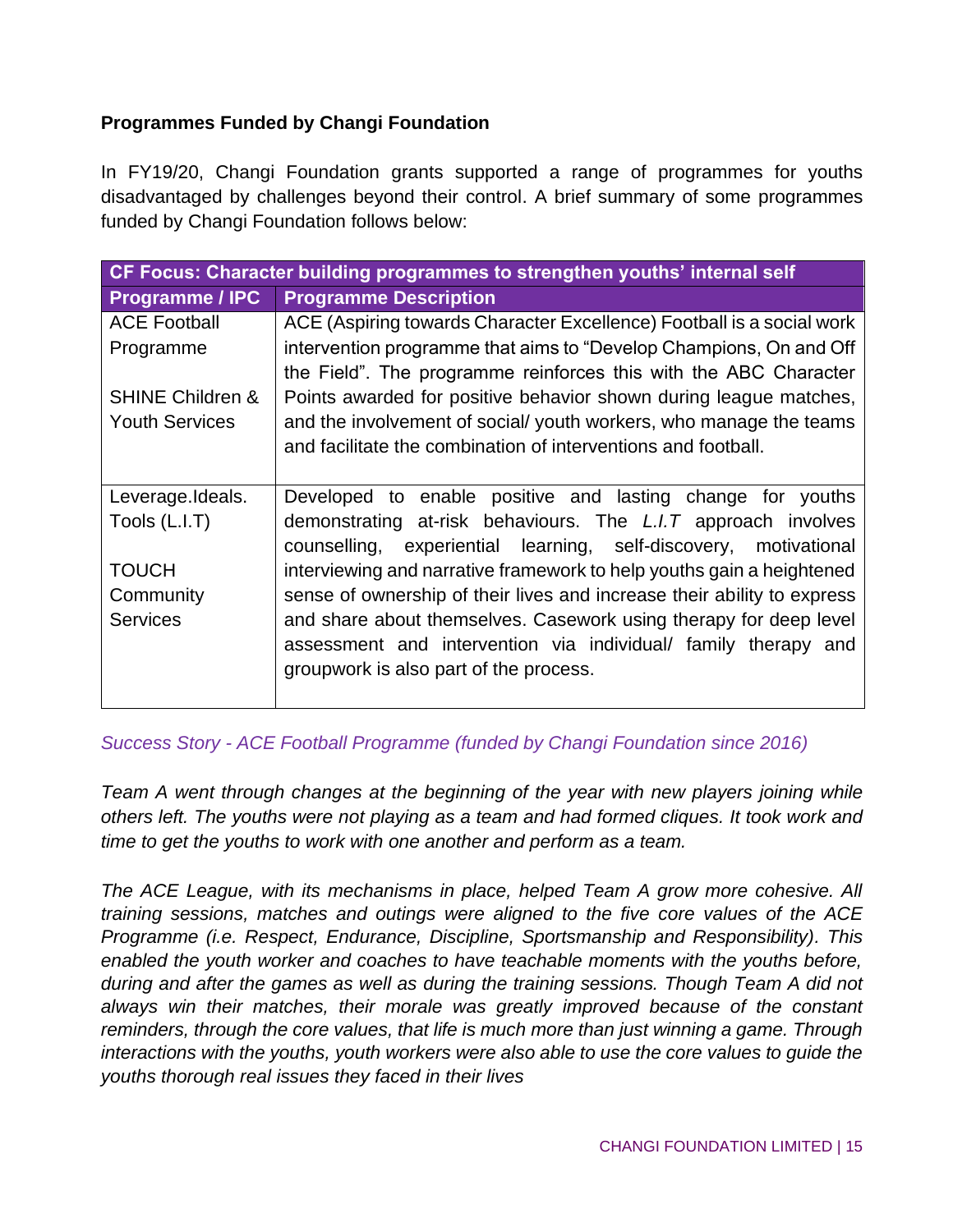| CF Focus: Transition-to-Work programmes to increase youths' employability |                                                                         |  |
|---------------------------------------------------------------------------|-------------------------------------------------------------------------|--|
| <b>Programme/IPC</b>                                                      | <b>Programme Description</b>                                            |  |
| Metta Café                                                                | Provides an avenue for youths with mild intellectual disability and/ or |  |
| Apprenticeship                                                            | autism, who are not ready for open employment, to further acquire       |  |
| Programme                                                                 | vocational, work and life skills through comprehensive Food and         |  |
|                                                                           | training and other development programmes.<br>Beverage<br>This          |  |
| Metta Welfare                                                             | programme creates employment opportunities to help the youths           |  |
| Association                                                               | achieve financial independence, self-reliance and integration into      |  |
|                                                                           | society.                                                                |  |
|                                                                           |                                                                         |  |
| Assumption                                                                | This programme funds traineeship allowances for APS graduates who       |  |
| Pathway Academy                                                           | are unable to progress to ITE, have no other education options and      |  |
| Traineeship                                                               | are not ready for the workplace when they graduate at the young age     |  |
| Programme                                                                 | of 16. These youths undergo a 2-year extended programme which           |  |
|                                                                           | incorporates on-the-job training and further workplace training leading |  |
| Assumption                                                                | to additional relevant certifications under SkillsFuture Singapore.     |  |
| <b>Pathway School</b>                                                     |                                                                         |  |

*Success Story - Metta Café Apprenticeship Programme (funded by Changi Foundation since 2015)*

*Youth A is on the autism spectrum. When he first joined Metta Café, he had low selfconfidence. He often felt less competent as a result of a prior job mismatch and had since declined further referrals for open employment.* 

*His apprenticeship at with Metta Café has helped to boost his confidence and sharpen his skills in basic food preparation and customer service. With positive reinforcement and a supportive working environment, Youth A even started taking on more responsibilities. He now feels more confident about himself and his ability to do the job.* 

*Youth A was offered a job at a restaurant located at UOB Plaza in August 2019. His duties include serving dishes and drinks to guests during lunch hours and preparation before and after lunch. According to his mother, Youth A is happy in his new workplace and is able to contribute financially to the family.*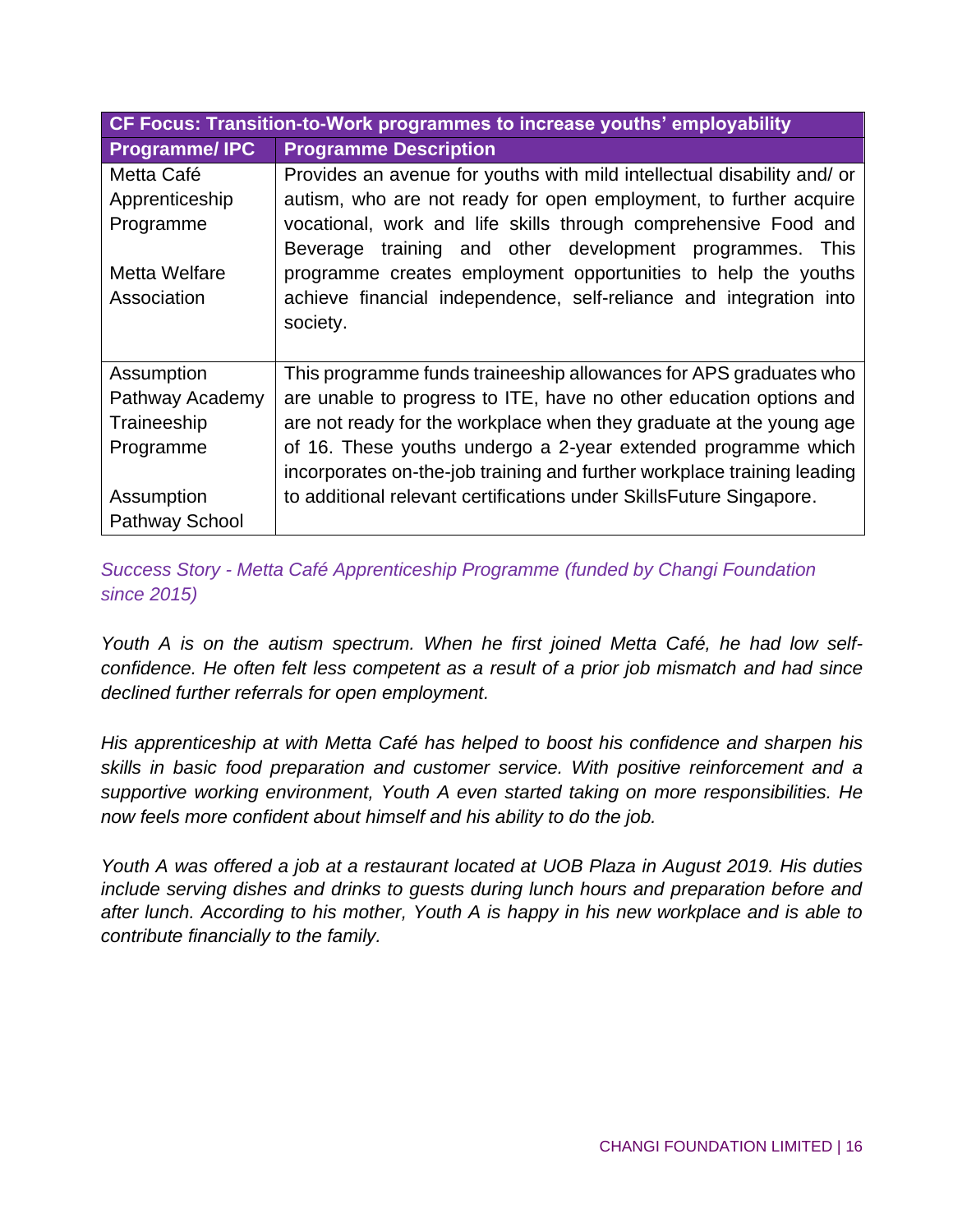**CF Focus: Scaffolding programmes that support the youths' socioemotional and/or academic development**

| <b>Programme/IPC</b>    | <b>Programme Description</b>                                                                                                                                                                                                                                                                                                                                                                                                                               |
|-------------------------|------------------------------------------------------------------------------------------------------------------------------------------------------------------------------------------------------------------------------------------------------------------------------------------------------------------------------------------------------------------------------------------------------------------------------------------------------------|
| <b>Take Flight</b>      | A collaboration between Beautiful People and the Ministry of Social<br>and Family Development (MSF), this programme provides up to 80%                                                                                                                                                                                                                                                                                                                     |
| <b>Beautiful People</b> | sponsorship to disadvantaged youths to complete their post-<br>secondary education. To cultivate personal responsibility and<br>accountability, recipients are expected to fund the remaining amount<br>through other means such as part-time employment, bursary or<br>scholarship. They are also supported by mentors trained by Beautiful<br>People, and encouraged to "pay it forward", through contribution back<br>to the fund or community service. |
| <b>CAG-Howe Yoon</b>    | The book prize recognises students from specialised schools who                                                                                                                                                                                                                                                                                                                                                                                            |
| <b>Chong Book Prize</b> | were accepted into ITE, and students under SCYS who were accepted<br>into either ITE or a polytechnic. The intent of the award is to encourage                                                                                                                                                                                                                                                                                                             |
| <b>ITE and SHINE</b>    | financially disadvantaged students to continue the pursuit higher                                                                                                                                                                                                                                                                                                                                                                                          |
| Children & Youth        | qualifications.                                                                                                                                                                                                                                                                                                                                                                                                                                            |
| Services (SCYS)         |                                                                                                                                                                                                                                                                                                                                                                                                                                                            |

## *Success Story - Take Flight Programme (funded by Changi Foundation since 2018)*

*Youth B was a resident of Singapore Girls' Home and had a history of depression. Coming from a single-parent family, Youth B felt the pressure when her elder sister moved out and she had to care for her mother who had health issues. Juggling studies and frequent trips to the hospital took a toll on her.*

*Youth B applied for the Take Flight Programme because she wanted to build a better future for herself and her mother. With the financial support received, she was able to concentrate on her studies and did not need to worry about transport, meals and school costs. Having an assigned mentor, who had journeyed alongside her, also helped tremendously. Her mental wellbeing has improved, and she smiles more now.* 

*Youth C has completed her Nitec course in ITE and plans to pursue Higher Nitec qualifications. Her dream is to help other girls like her go to school.*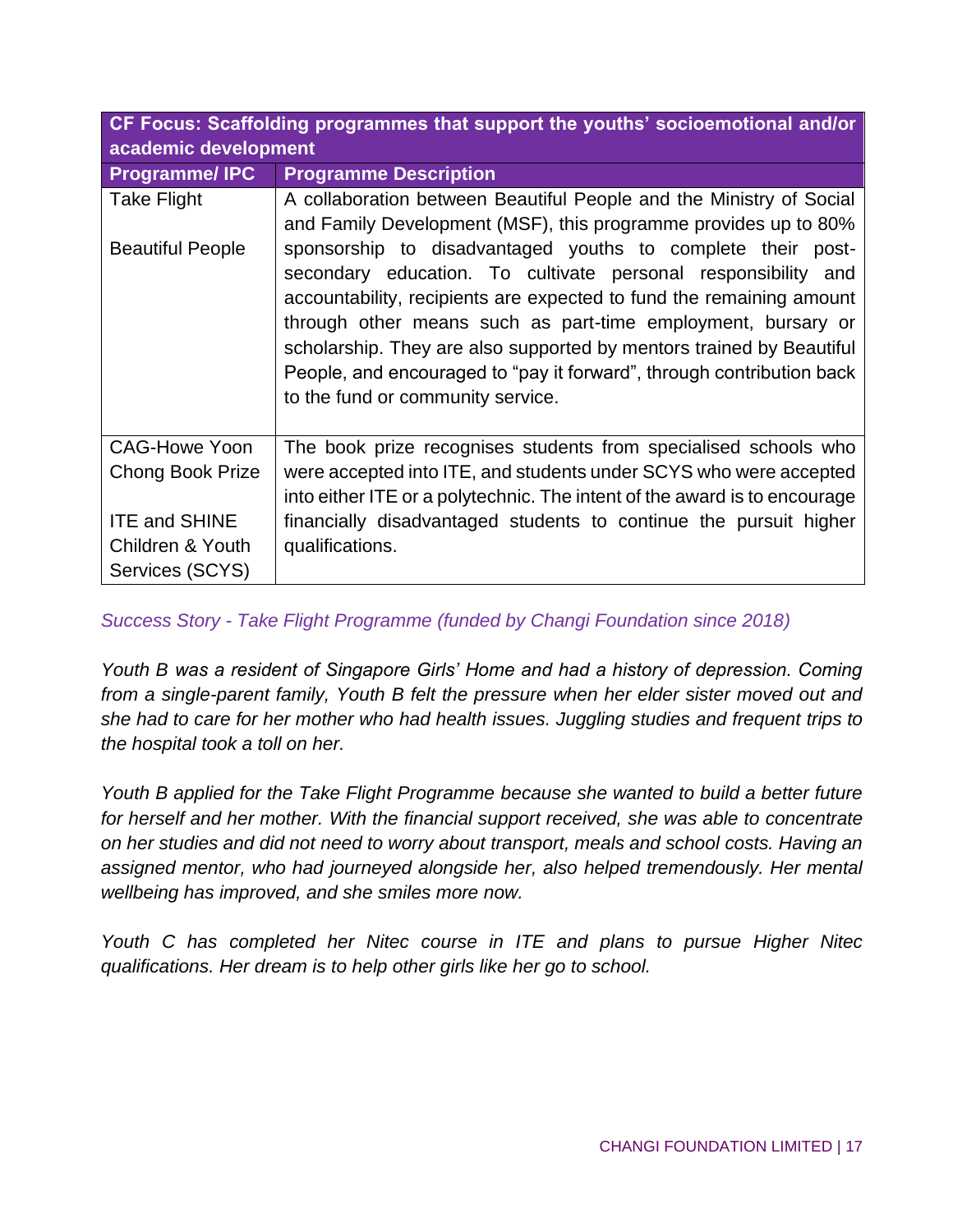## FUTURE PLANS

- In FY20/21, Changi Foundation will undertake a review of the programmes we fund, as we near the end of our commitments with a number of multi-year programmes. The review will be premised on our revised set of grantmaking criteria. We will also be exploring different ways to make an impact on the disadvantaged youth sector beyond grantmaking and employee giving back initiatives. Some of the areas we are looking at include raising awareness about and advocacy for disadvantaged youth issues, within our immediate sphere of influence (i.e. employees and airport partners).
- Changi Foundation continues to drive Changi Airport Group's volunteerism efforts, even in the face of COVID-19, which has had a huge impact on volunteer activities. FY20/21 has been about finding new ways to keep our volunteers and service users engaged, as we grapple with a new reality. Our first forays into virtual volunteering proved successful and will be the way forward, in terms of volunteer activities, for the foreseeable future.